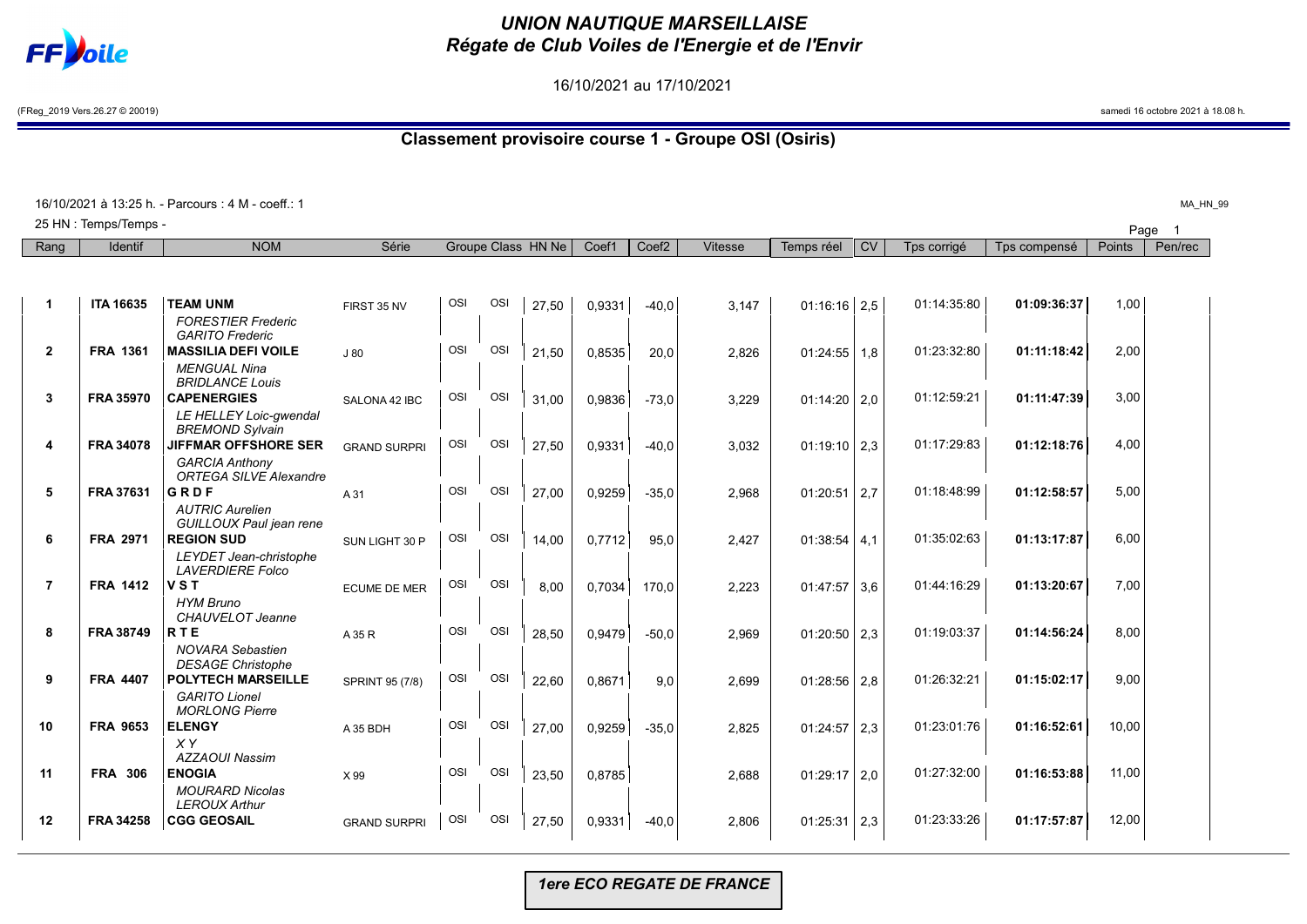16/10/2021 à 13:25 h. - Parcours : 4 M - coeff.: 1

Page <sup>2</sup> 25 HN : Temps/Temps -

| Rang           | Identif                               | <b>NOM</b>                                       | Série                 |     |     | Groupe Class HN Ne | Coef1  | Coef <sub>2</sub> | <b>Vitesse</b> | Temps réel     | <b>CV</b> | Tps corrigé | Tps compensé | Points | Pen/rec    |
|----------------|---------------------------------------|--------------------------------------------------|-----------------------|-----|-----|--------------------|--------|-------------------|----------------|----------------|-----------|-------------|--------------|--------|------------|
|                |                                       |                                                  |                       |     |     |                    |        |                   |                |                |           |             |              |        |            |
|                |                                       |                                                  |                       |     |     |                    |        |                   |                |                |           |             |              |        |            |
|                |                                       | SOUFFEZ Stephane                                 |                       |     |     |                    |        |                   |                |                |           |             |              |        |            |
| 13             | <b>FRA 34080</b>                      | <b>BOSSY Clement</b><br><b>GROUPE KERAN</b>      | <b>GRAND SURPRI</b>   | OSI | OSI | 27,50              | 0.9331 | $-40.0$           | 2.806          | $01:25:32$ 2,3 |           | 01:23:34:24 | 01:17:58:79  | 13,00  |            |
|                |                                       | <b>DALICHAMPT Christophe</b>                     |                       |     |     |                    |        |                   |                |                |           |             |              |        |            |
|                |                                       | <b>KERIHUEL Anthony</b>                          |                       |     |     |                    |        |                   |                |                |           |             |              |        |            |
| 14             | <b>FRA 38116</b>                      | <b>EDF DIPE</b>                                  | FIRST 36.7 GTE        | OSI | OSI | 26,50              | 0,9188 | $-30,0$           | 2,744          | $01:27:27$ 2,9 |           | 01:24:54:14 | 01:18:00:50  | 14,00  |            |
|                |                                       | <b>AUBOIROUX Marcel</b><br><b>MAILLARD Alban</b> |                       |     |     |                    |        |                   |                |                |           |             |              |        |            |
| 15             | <b>FRA 34255</b>                      | <b>INNOVTEC</b>                                  | <b>GRAND SURPRI</b>   | OSI | OSI | 27,50              | 0,9331 | $-40,0$           | 2,780          | $01:26:20$ 2,3 |           | 01:24:20:04 | 01:18:41:52  | 15,00  |            |
|                |                                       | <b>ODDOU Philippe</b>                            |                       |     |     |                    |        |                   |                |                |           |             |              |        |            |
| 16             | <b>FRA 34235</b>                      | <b>MARTINS Phiippe</b><br><b>CEREMA</b>          | <b>GRAND SURPRI</b>   | OSI | OSI | 27.50              | 0.9331 | $-40.0$           | 2.774          | $01:26:31$ 2.3 |           | 01:24:30:52 | 01:18:51:30  | 16,00  |            |
|                |                                       | <b>FOSSEY Pascal</b>                             |                       |     |     |                    |        |                   |                |                |           |             |              |        |            |
|                |                                       | <b>BALAGUER Renaud</b>                           |                       |     |     |                    |        |                   |                |                |           |             |              |        |            |
| 17             | <b>FRA 34257</b>                      | <b>POLE MER MEDITERRANE</b>                      | <b>GRAND SURPRI</b>   | OSI | OSI | 27,50              | 0,9331 | $-40,0$           | 2,676          | $01:29:42$ 2,3 |           | 01:27:32:76 | 01:21:41:35  | 17,00  |            |
|                |                                       | <b>CLAUDEL Yves</b><br>RIZZO Eric                |                       |     |     |                    |        |                   |                |                |           |             |              |        |            |
| 18             | <b>FRA 2961</b>                       | <b>PROVIRIDIS</b>                                | <b>FIRST 45F5 Q</b>   | OSI | OSI | 28,00              | 0,9404 | $-45,0$           | 2,672          | $01:29:49$ 2,9 |           | 01:27:04:45 | 01:21:53:07  | 18,00  |            |
|                |                                       | AMATO Jean Iouis                                 |                       |     |     |                    |        |                   |                |                |           |             |              |        |            |
|                |                                       | <b>DEMETS Alain</b>                              |                       |     |     |                    |        |                   |                |                |           |             |              |        |            |
| 19             | <b>FRA 2199</b>                       | <b>ATMOSUD</b>                                   | SUN SHINE REG         | OSI | OSI | 22,00              | 0,8596 | 15,0              | 2.436          | $01:38:31$ 3,1 |           | 01:35:17:61 | 01:21:54:86  | 19.00  |            |
|                |                                       | <b>JACQUINOD Thierry</b><br><b>BOTTON David</b>  |                       |     |     |                    |        |                   |                |                |           |             |              |        |            |
| 20             | <b>FRA 34253</b>                      | <b>SAIL'PEM</b>                                  | <b>GRAND SURPRI</b>   | OSI | OSI | 27,50              | 0,9331 | $-40,0$           | 2,597          | $01:32:25$ 2,3 |           | 01:30:08:24 | 01:24:06:43  | 20,00  |            |
|                |                                       | <b>GAHAGNON Anthony</b>                          |                       |     |     |                    |        |                   |                |                |           |             |              |        |            |
|                |                                       | <b>GIRAUD Paul</b>                               |                       |     |     |                    |        |                   |                |                |           |             |              |        |            |
| 21             | <b>FRA 39642</b>                      | <b>PUBLIC SOURCING</b>                           | <b>DUFOUR 34 2003</b> | OSI | OSI | 23,50              | 0,8785 |                   | 2,374          | $01:41:06$ 3,7 |           | 01:36:59:30 | 01:25:12:25  | 21,00  |            |
|                |                                       | ROUSTAN Jean-paul<br><b>ROUSTAN Francoise</b>    |                       |     |     |                    |        |                   |                |                |           |             |              |        |            |
| 22             | <b>FRA 7460</b>                       | <b>VST2</b>                                      | SUN FAST 31 GT        | OSI | OSI | 18.00              | 0.8130 | 55.0              | 2.132          | $01:52:35$ 3.7 |           | 01:47:53:60 | 01:27:43:04  | 22.00  |            |
|                |                                       | <b>REBUFFAT Francois</b>                         |                       |     |     |                    |        |                   |                |                |           |             |              |        |            |
|                |                                       | <b>CORNET Veronique</b>                          |                       |     |     |                    |        |                   |                |                |           |             |              |        |            |
| 23             | <b>FRA 27839</b>                      | <b>MAYGA</b>                                     | <b>FIRST 31.7</b>     | OSI | OSI | 20,50              | 0,8415 | 30,0              | 2,011          | 01:59:20       | 3,9       | 01:53:43:96 | 01:35:42:36  | 23,00  |            |
|                |                                       | <b>SEIMANDI Georges</b><br><b>MOURET Bernard</b> |                       |     |     |                    |        |                   |                |                |           |             |              |        |            |
| 0 <sub>D</sub> | <b>FRA ZOAN</b>                       | <b>VOILES DE KEDGE</b>                           |                       | OSI | OSI | 28,00              | 0,9404 | $-45,0$           |                |                | 2,9       |             |              | 26,00  | <b>DNF</b> |
|                |                                       | <b>BATAILLARD Jean francois</b>                  |                       |     |     |                    |        |                   |                |                |           |             |              |        |            |
|                |                                       | <b>FRAME Juliette</b>                            |                       | OSI | OSI |                    |        |                   |                |                |           |             |              |        |            |
| 0 <sub>D</sub> | <b>FRA</b><br>$\overline{\mathbf{1}}$ | <b>THISTLE</b>                                   | <b>CLASSIQUE</b>      |     |     | 30.00              | 0.9709 | $-65,0$           |                |                | 1,0       |             |              | 26,00  | <b>DNC</b> |
|                |                                       | <b>CAHN Philippe</b><br><b>CICCIONE Thierry</b>  |                       |     |     |                    |        |                   |                |                |           |             |              |        |            |

MA\_HN\_99

*1ere ECO REGATE DE FRANCE*